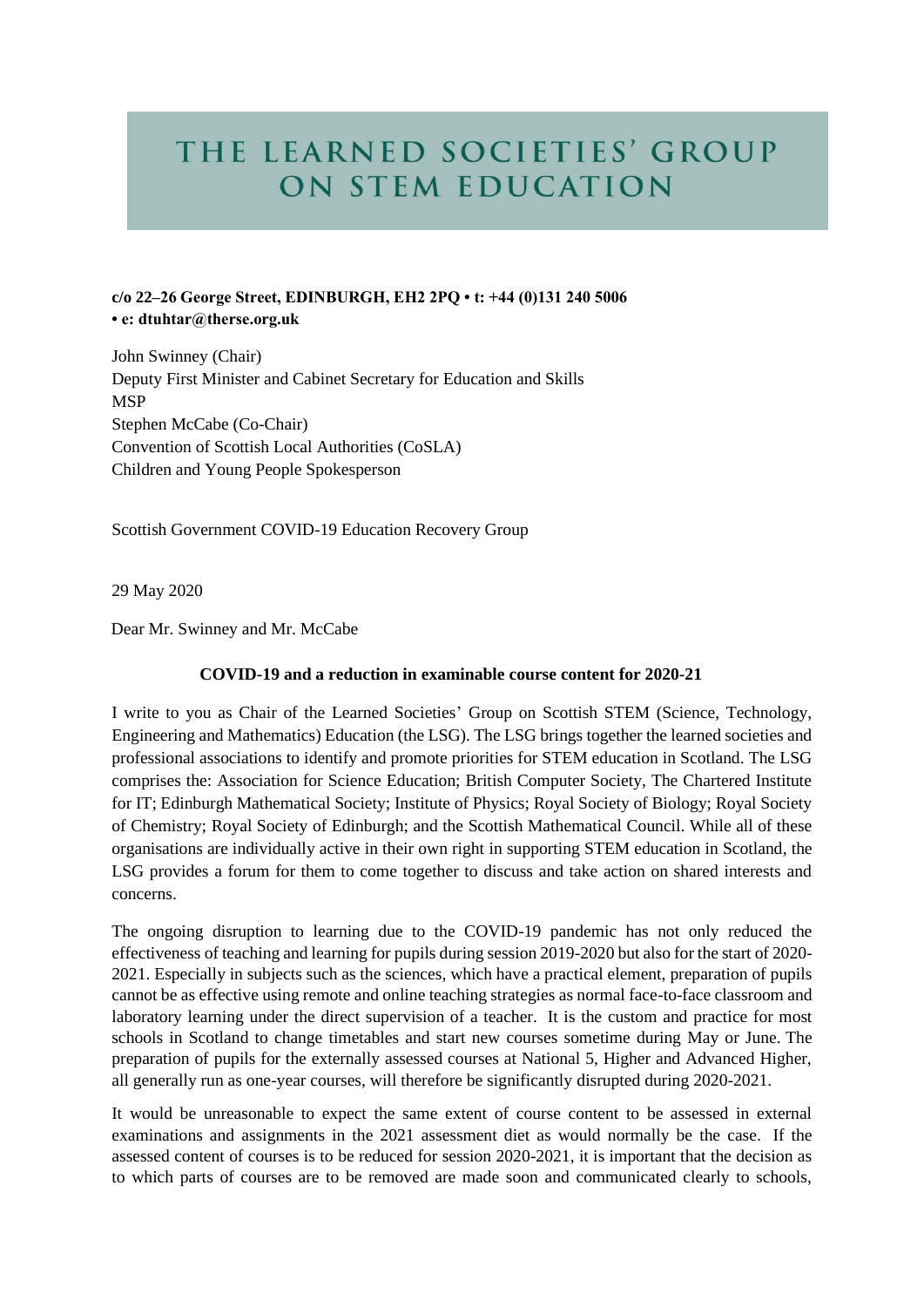teachers and pupils. As teachers have flexibility in deciding on the order of teaching of courses, if this is not done very soon, preferably by the first week of June 2020, it is inevitable that some pupils will be disadvantaged as they may spend time studying the parts of the courses removed during this early part of the 2020-2021 session.

The Learned Societies' Group is well placed to draw upon its collective experience and networks to support this process. We would be pleased to discuss this further. To this end, we would be grateful if you could follow up with the LSG's secretary, Daria Tuhtar, [dtuhtar@therse.org.uk,](mailto:dtuhtar@therse.org.uk) 0131 240 5006

Yours sincerely,

M Curack

Professor Maggie Cusack FRSE Chair of the Learned Societies' Group

CC Maree Todd, Minister for Children and Young People, MSP

Alison Cumming, Scottish Government, Director of Early Learning & Childcare

Carrie Lindsay, Association of Directors of Education in Scotland (ADES), President

Eddie Follan, Convention of Scottish Local Authorities (CoSLA)

Fiona Robertson, Scottish Qualifications Authority (SQA), Chief Executive

Gayle Gorman, Education Scotland, Chief Executive of Education Scotland and Chief Inspector

of Education

Gillian Hamilton, Education Scotland, Strategic Director

Graeme Logan, Scottish Government, Director of Learning

Greg Dempster, Association of Head Teachers and Deputes in Scotland (AHDS), General

**Secretary** 

Jane Brumpton, Early Years Scotland, Chief Executive

Jim Thewliss, School Leaders Scotland (SLS), General Secretary

Joanna Murphy, National Parent Forum of Scotland (NPFS), Chair

Karen Reid, Perth & Kinross Council, Chief Executive

Ken Muir, General Teaching Council of Scotland (GTCS), Chief Executive

Larry Flanagan, Educational Institute of Scotland (EIS), General Secretary

Sam Anson, Scottish Government, Improvement, Attainment and Wellbeing